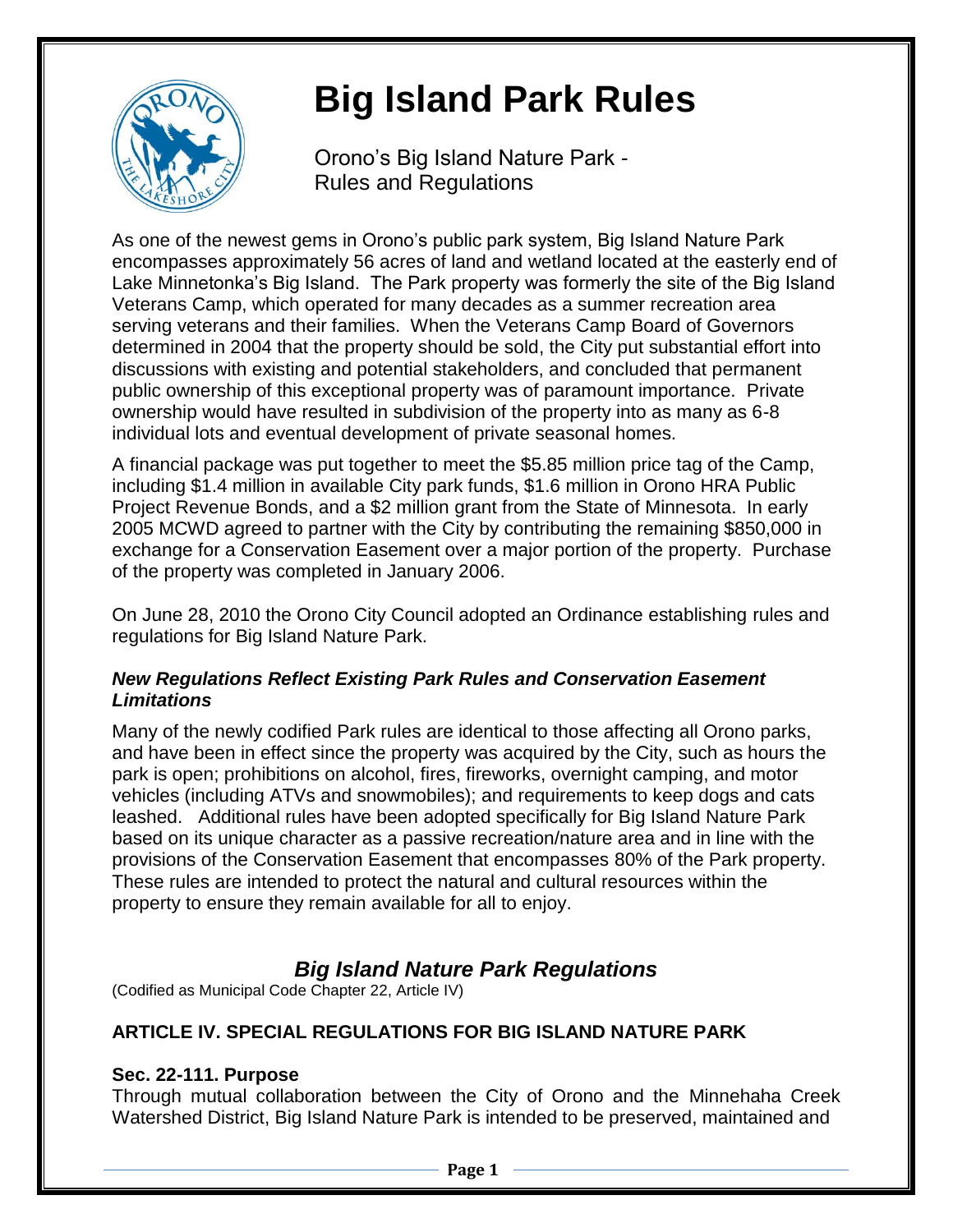improved as a passive recreational, ecological and educational asset to the Lake Minnetonka community and its visitors. A Conservation Easement has been established over the Park property that restricts the level of improvements and activities to ensure these goals are accomplished.

The rules within this Article are established as written guidelines for the use of Big Island Nature Park. These rules are intended to ensure that visitors to the Park enjoy a safe and positive experience, while protecting and preserving its natural and cultural amenities.

#### **Sec. 22-112. Regulation of Public Use**

(a) Park Hours. Big Island Nature Park shall be open to the public from 6:00 a.m. to 10:00 p.m. daily. It shall be unlawful for any person to enter or remain in the Park between 10:00 p.m. and 6:00 a.m.

(b) Closed Areas. Any section or part of the Park may be declared closed to the public by the City of Orono at any time and for any interval of time, either temporarily or at regular and stated intervals (daily or otherwise) and either entirely or merely to certain uses as the City shall find reasonably necessary. It shall be unlawful for any person to enter an area in the Park posted as "Closed to the Public".

c) Reservations. No facilities within Big Island Nature Park shall be reserved nor designated for exclusive use by any individual, group or organization.

(d) Special Events, Private Events, Large Assemblies. No activity for which a permit is required per the provisions of Chapters 38 or 66 of the Orono Municipal Code shall be allowed unless such permit is obtained.

# **Sec. 22-113. Regulation of General Conduct**

(a) Alcohol. The sale, possession or consumption of alcoholic beverages in the Park is prohibited.

(b) Gambling. It shall be unlawful for any person to gamble or participate in any game of chance in the Park.

(c) Nuisance. It shall be unlawful commit any act within the Park that constitutes a nuisance as defined by the City Code or State Statute.

(d) Littering & Sanitation. It is unlawful to litter or dump trash in the Park. Garbage and recyclables shall remain in the possession of the Park user and shall be removed from the Park upon leaving the Park property.

(e) Glass Containers. Glass beverage containers are prohibited in the Park.

(f) Dangerous Weapons/Fireworks. Explosives, slingshots, bows and arrows, and paintball guns are prohibited in the Park at all times. Discharge of firecrackers or fireworks or detonation of explosive devices of any kind in the Park is prohibited.

(g) Interference with Employee Performance of Duty. It is unlawful for any person to impersonate a park employee or City official or to interfere with, harass, or hinder any employee or City official in the discharge of his/her duties.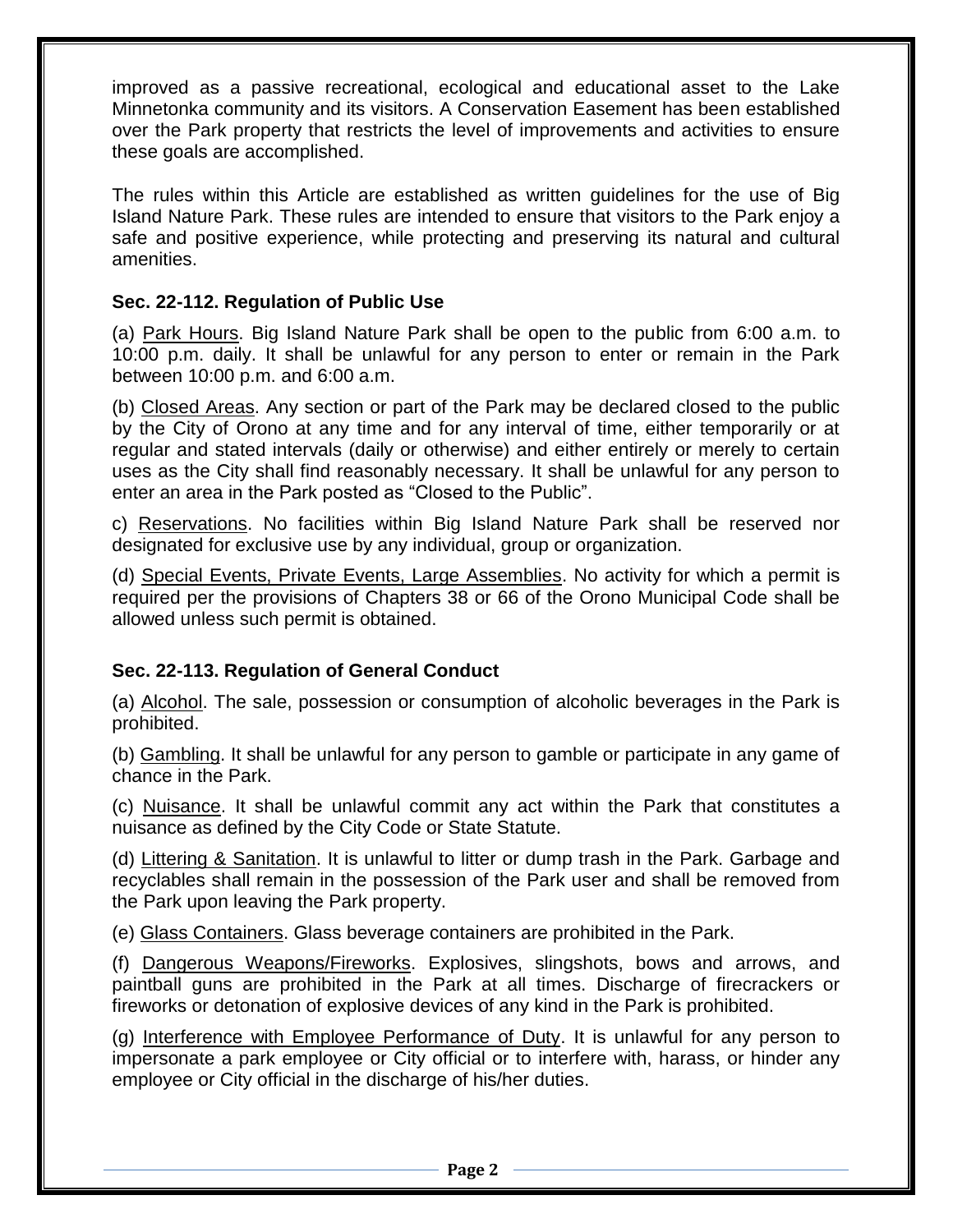#### **Sec. 22-114. General Park Operation Regulations**

(a) Commercial Activity. No person shall sell or by any means advertise for sale any goods, wares, merchandise, liquids, edibles or services of any kind, nature or description in the Park.

(b) Sign Posting. The posting, distribution and display of private signs, notices, posters or advertisements is prohibited within the Park property.

(c) Noise/Amplification of Sound. The operation or use of loudspeakers, sound amplifiers, or other devices for the production or reproduction of sound is prohibited in the Park. The operation or use of any radio, phonograph, television or other machine or device for the production or reproduction of sound in such a manner as to be disturbing or a nuisance to reasonable persons of normal sensitivity within the area of audibility is prohibited in the Park. Live bands are prohibited in the Park.

(d) Fires. Open fires are prohibited everywhere in the Park including the swimming beach. Open fires include campfires and charcoal grills. Propane grills are allowed.

(e) Motorized Vehicles. The operation and use of motorized vehicles in the Park is prohibited. The City or its designees may utilize motorized vehicles as necessary for park operations, maintenance, emergency vehicles or handicap accessibility.

(f) Bicycles. The operation of mountain bikes or other bicycles within the Park is prohibited.

(g) Engine-powered Models and Toys. It shall be unlawful for any person to start, fly or use any fuel- or battery-powered model aircraft, model car, or rocket or like powered toy or model within the Park.

(h) Animals & Pets. Animals and pets brought into the Park shall be under the owner's physical control and effectively restrained by means of a leash or chain no more than six (6) feet in length, and shall be kept from disturbing persons, wild animals and wildfowl. Animals and pets are prohibited in the swimming beach area. The owner of an animal or pet shall have in his possession at all times equipment for the removal of any feces deposited by such pet; and, upon such deposit being made, shall use such equipment for the immediate removal and sanitary disposition of such feces. Animals and pets shall not be tethered to a tree, plant, building or park equipment nor left unattended. Horses are prohibited within the Park.

- (i) Regulation of Recreation Activity.
	- (1) Camping. Overnight camping within the Park is prohibited.
	- (2) Picnicking. Picnicking in the Park is allowed subject to the following:
		- (i) No person or group shall assume exclusive use of a picnic site or shelter.
		- (ii) No person or group shall set up temporary shelters, tents, tarps, canopies and other such devices without authorization by permit.
	- (3) Swimming. Swimming in Lake Minnetonka is at the individual's own risk. Life guards are not provided.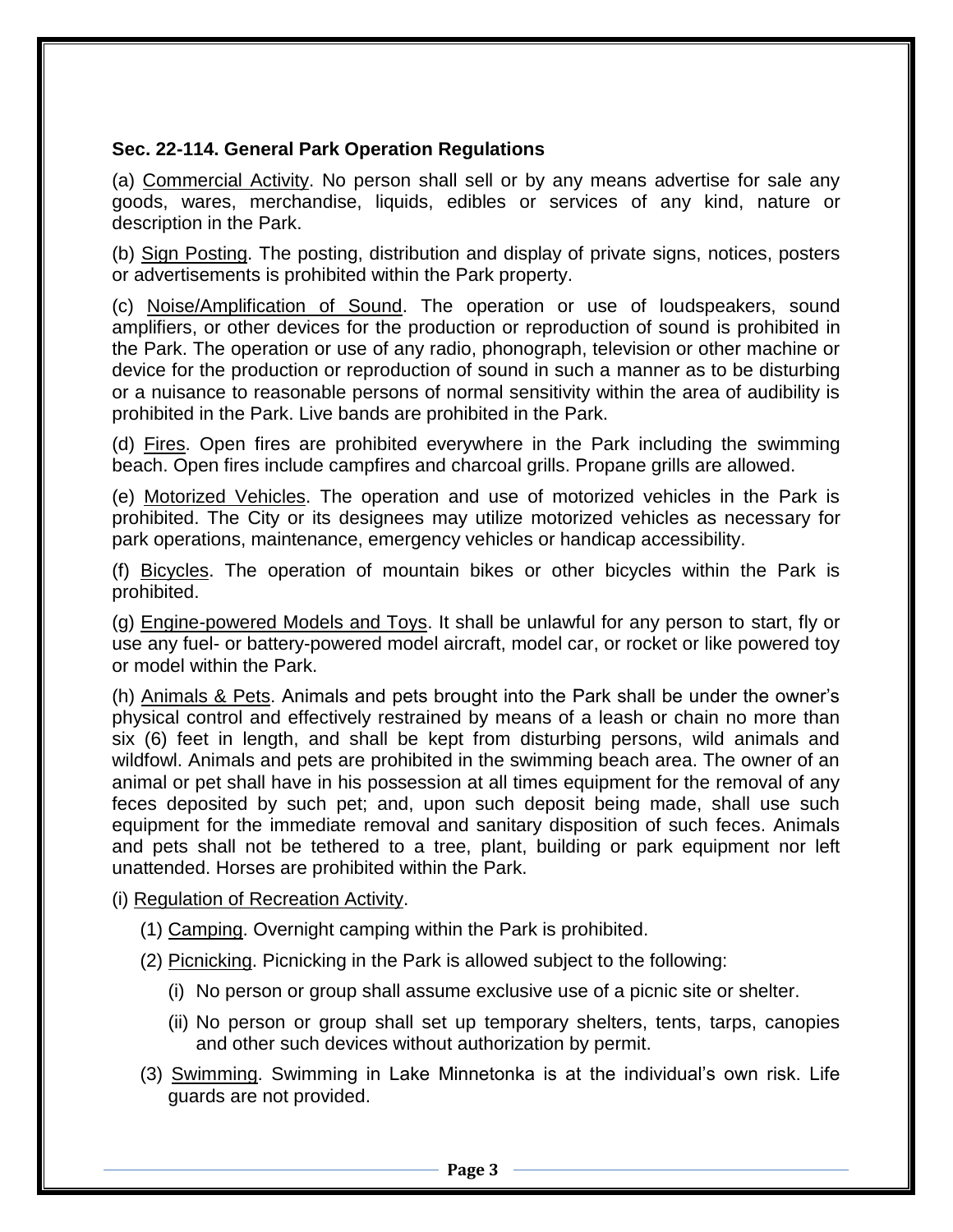- (4) Boating & Dock Use. It shall be unlawful to land a watercraft or leave a watercraft unattended except at locations designated for that purpose. The docks at the main landing area are intended solely for the purpose of loading and unloading boats. No overnight docking is allowed. It shall be unlawful to fish, lounge, sunbathe or otherwise loiter on said docks. It shall be unlawful to dive or jump from the docks. It shall be unlawful to use the docks in a manner so as to disturb or endanger any other person.
- (5) Hunting & Fishing. Hunting and trapping are prohibited in the Park at all times. Shore fishing is allowed except in the designated swimming beach area. Fishing from the boat docks at the main landing area is prohibited. It is unlawful to fish in an area designated as a "no fishing" area.
- (6) Golf Practice. Hitting golf balls in the Park is prohibited.
- (7) Research Activity. Research activity within the Park shall be by permit only.

# **Sec 22-115. Protection of Property, Structures and Natural Resources**

(a) Vandalism. The intentional defacement, destruction, alteration, injury, removal or disturbance of any Park property is prohibited. It is unlawful to intentionally deface, destroy, cover, damage, tamper with or remove any placard, notice or sign, or parts thereof, whether permanent or temporary, posted or exhibited by the City or by the Minnehaha Creek Watershed District.

(b) Disturbance of Natural Resources.

- (1) Plant Life. All plant life within the boundaries of Big Island Nature Park is protected. Patrons shall not intentionally alter, mutilate, cut, prune, trim, injure, destroy, or remove any live or dead tree, shrub, vine, wildflower, grass, sedge, fern, moss lichen, fungus or any other member of the plant kingdom or portion thereof, except upon approval by the City of Orono and the Minnehaha Creek Watershed District. No person shall collect or harvest dead wood or plants, or portions thereof, except upon written approval. Introduction of non-native species is prohibited. This section shall not apply to employees or designees of the City of Orono or the Minnehaha Creek Watershed District performing property maintenance or invasive species control under an approved management plan.
- (2) Wildlife. All wildlife within the boundaries of Big Island Nature Park is protected. No person may kill, harm, harass, pursue, hunt, trap, remove, feed or in any manner disturb or caused to be disturbed any species of wildlife, except fishing in designated areas pursuant to the State game laws, except upon written approval of the City of Orono and the Minnehaha Creek Watershed District. No person shall intentionally remove, alter, injure, or destroy habitat used by any species, including but not limited to nests, dams or burrows. No person shall allow a pet to act in violation of these regulations.
- (3) Harmful or foreign substances. No use of pesticides or biocides is allowed, including insecticides, fungicides, rodenticides, herbicides, or "bug-zappers", except that this limitation shall not apply to employees or agents of the City of Orono or the Minnehaha Creek Watershed District performing invasive species